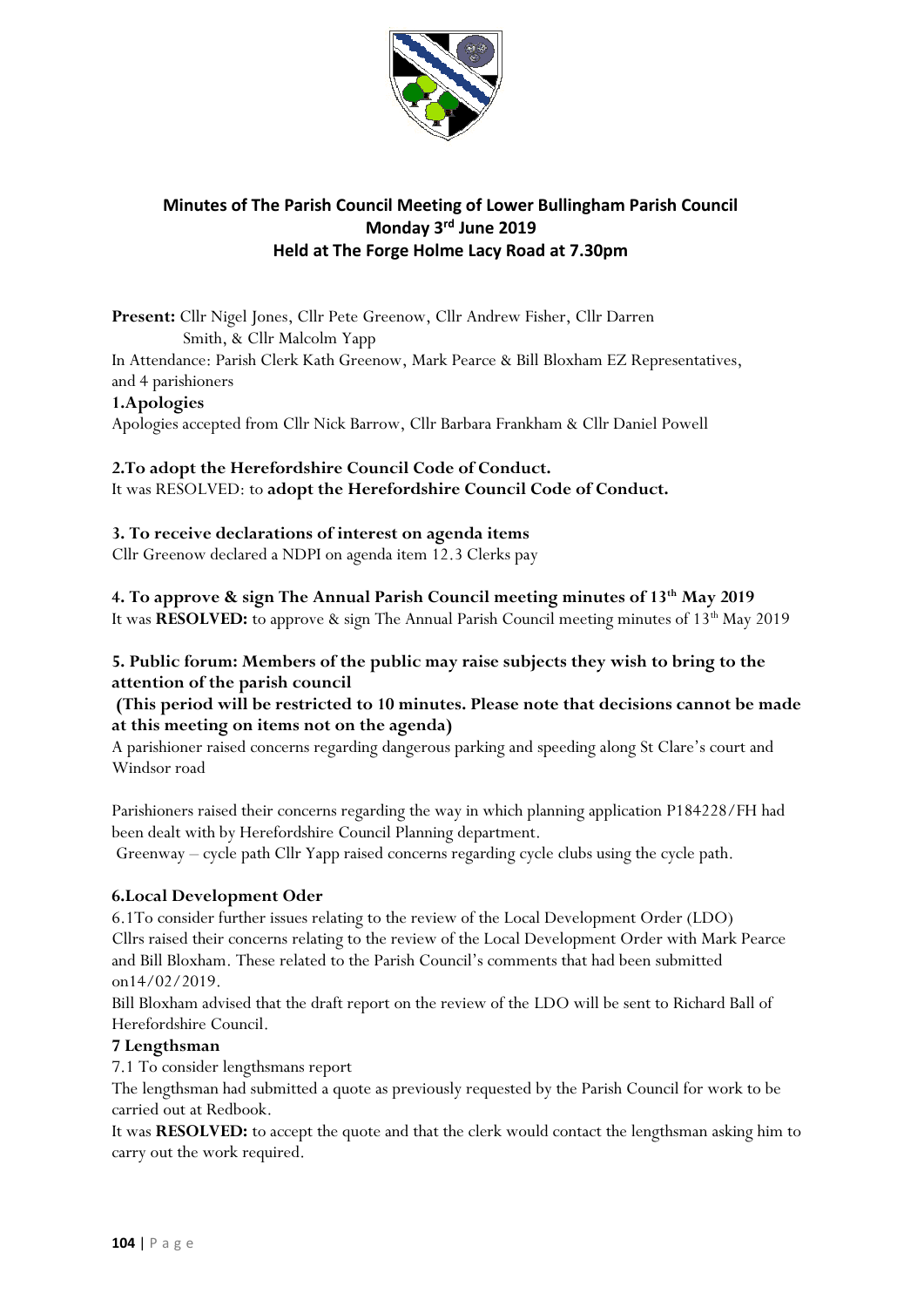7.2 To identify work to be carried out by lengthsman

It was **RESOLVED:** that the lengthsman continues to carry out monthly maintenance day in the parish.

It was **RESOLVED**: that Chairman Cllr Nigel Jones, Cllr Darren Smith , and the clerk meet with the lengthsman concerning ditch issues at Ridge hill, and that the Chairman Cllr Nigel Jones, Cllr Nick Barrow & Cllr Malcolm Yapp and the clerk meet with the lengthsman concerning other areas of the parish.

#### **8.Footpaths**

8.1 To identify Footpaths work to be carried out by lengthsman

Cllrs reported some work is required on several footpaths, consisting of overgrown footpaths, and some stiles needing attention.

These issues would be discussed with the lengthsman when Cllrs & the Clerk meet with him

8.2 To consider a volunteer footpaths officer for the Parish

It was **RESOLVED:** to appoint 2 volunteer footpaths officers. Cllr Darren Smith for Ridgehill area and Chairman Cllr Nigel Jones for Lower Bullingham area.

The Clerk would obtain footpaths maps for the footpath's officers from Balfour Beatty.

#### **9.Highway road issues**

9.1 To consider Highways issues for reporting top Balfour Beatty/Herefordshire Council. No new highways issues to report

#### **10.Parking issues at St Claire's Court**

10.1To consider parking issues on Open Green Space at St Claire's Court It was **RESOLVED:** to lodge a complaint to Herefordshire Council concerning the parking of cars on the open green space at St Clare's Court. |

#### **11. Planning**

11.1To consider commenting planning Consultation: 191225-113 The Pastures Lower Bullingham Description: proposed two storey extension with garage It was **RESOLVED:** to SUPPORT the application

11.2 To consider commenting on planning application: 191462 The Nest Twyford Hereford Description: Proposed two storey extension It was **RESOLVED:** to SUPPORT the application

#### **12. Finance**

12.1To note finance report The bank statement for  $5/05/2019$  was noted as £ 60364.55 and the community projects account was noted as £5072.70 It was also noted that £39000.00 has historically, and remains as ring- fenced reserves for a community building 12.2 To consider invoices for payment It was **RESOLVED**: to pay Terry Griffiths Invoices TGC 0763 £227.00+ vat, TGC 0764 £150.00+vat 12.3 Clerks salary June

It was **RESOLVED**: to pay the clerks salary for June as per contract

12.4To agree and adopt 2018/19 internally audited accounts

It was **RESOLVED**: agree and adopt 2018/19 internally audited accounts